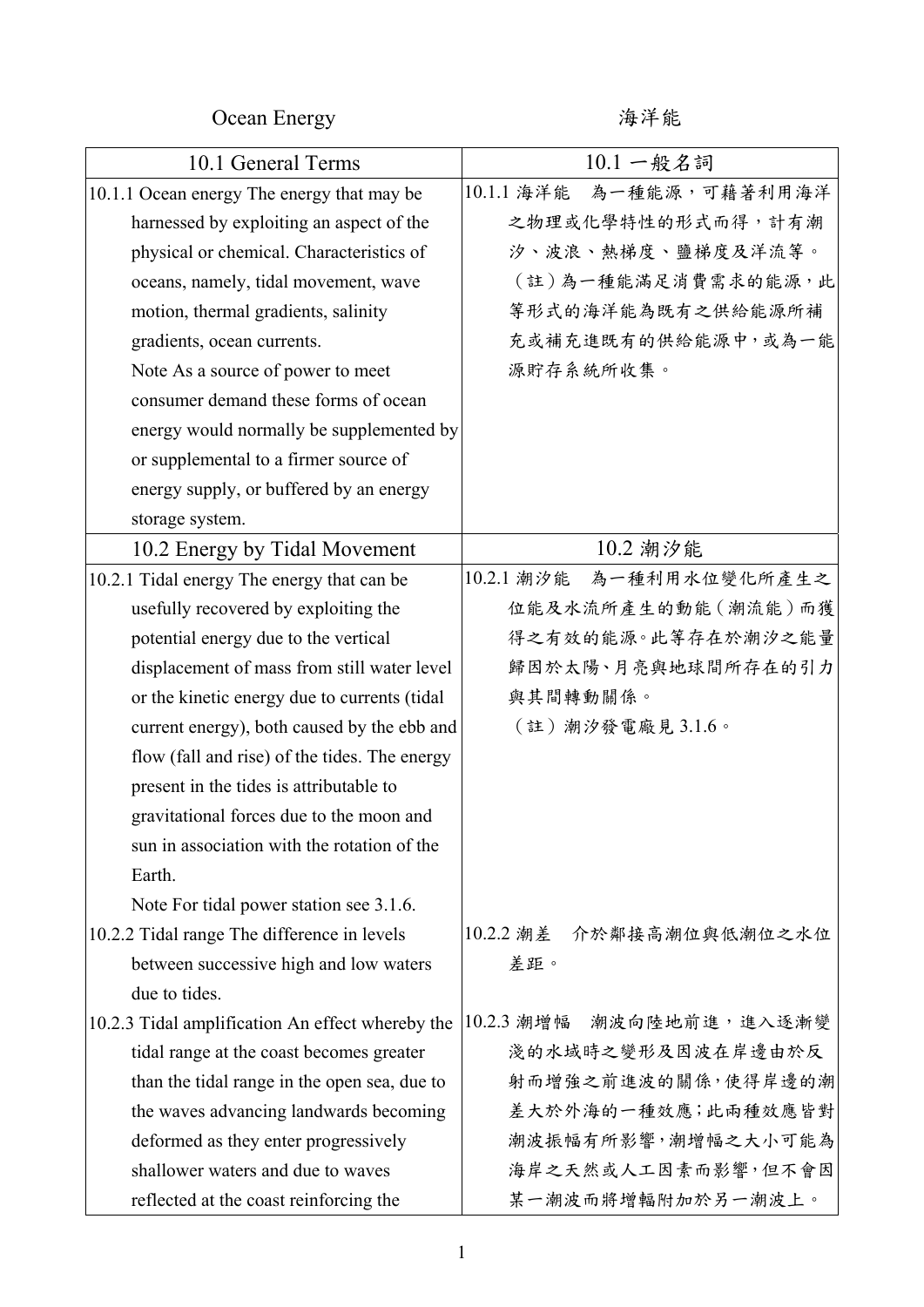| advancing waves; both effects contribute to   |                            |
|-----------------------------------------------|----------------------------|
| tidal amplification which may be              |                            |
| influenced in its extent by the natural shape |                            |
| of the coast or by artifacts, but is not      |                            |
| attributable to the superimposition of one    |                            |
| tide upon another.                            |                            |
| 10.2.4 Estuary resonance; bay resonance The   | 10.2.4 海灣共振 因海灣構造與潮之波長的配   |
| effect whereby the tidal range in an estuary  | 合所發生的共振,造成海灣之潮差可能大         |
| or bay may become greater than the tidal      | 於外海潮差之效應,此時海灣之自然自由         |
| range in the open sea due to resonance        | 頻率與潮汐之振盪頻率一致;此種系統除         |
| occurring when the configuration of the       | 了潮汐能外無其他之能源。               |
| estuary or bay matches the wavelength of      | (註)海灣共振及潮增幅可能相伴發生。         |
| the tide, so that a natural free oscillation  |                            |
| frequency of the estuary or bay accords       |                            |
| with the oscillation frequency of the tide,   |                            |
| the system having no other source of          |                            |
| energy than the tide.                         |                            |
| Note Estuary resonance or bay resonance       |                            |
| and tidal amplification can occur in          |                            |
| combination.                                  |                            |
| 10.2.5 Tidal barrage Retaining works located  | 位在横過海灣或海口的蓄水工<br>10.2.5 潮堰 |
| across a bay or estuary and designed to       | 程,設計為收集流入潮水於海盆內。海盆         |
| impound incoming tidal water in the basin     | 一方面可由蓄水工程,另一方面可由上游         |
| or basins formed by the retaining works on    | 海口或海灣海岸所形成。堰之建造可能形         |
| the one hand and the upstream estuary or      | 成兩個分離的海盆,如此利用更用彈性,         |
| coast of the bay on the other hand. The       | 所能得到的潮汐能更多。                |
| barrage may be constructed so as to form      |                            |
| two separate basins whereby more flexible     |                            |
| exploitation of the tidal energy may be       |                            |
| obtained.                                     |                            |
| 10.2.6 storage basin A basin formed by the    | 10.2.6 蓄水灣 由堰所構成的海盆,可容許侵   |
| construction of a barrage into which water    | 入的潮汐,由垂直障礙物而生的反射波,         |
| from an incoming tide, from waves             | 或抽泵系統所得之水流入,儲存其中,直         |
| reflected by a vertical barrier or from a     | 到海盆內水位有足够高差以便產生電力。         |
| pumping system is allowed to flow, is         |                            |
| impounded and stored until such time as       |                            |
| the head between the level of the water in    |                            |
| the basin and that outside the basin is       |                            |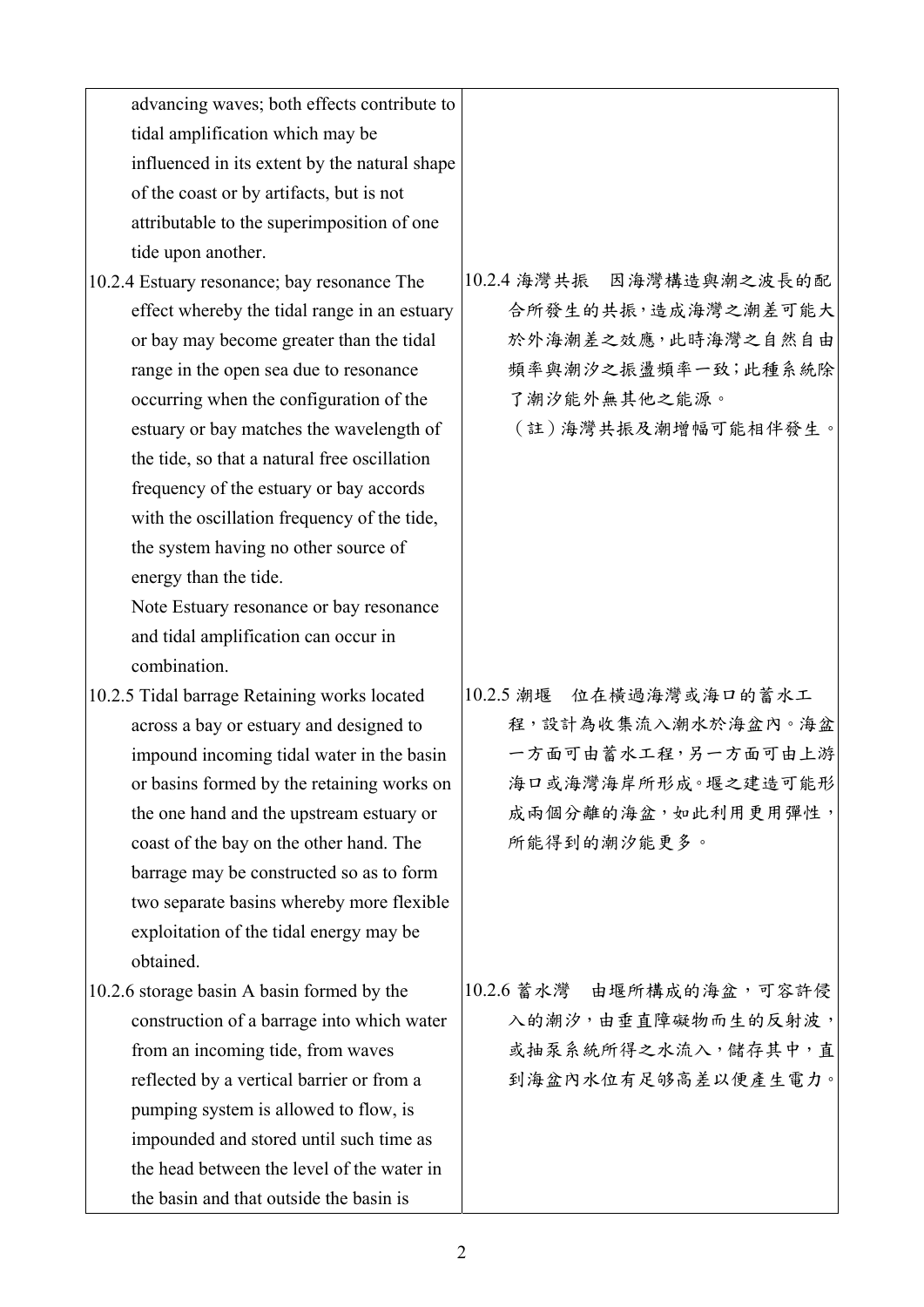| sufficient to enable useful energy to be          |                                                                                |
|---------------------------------------------------|--------------------------------------------------------------------------------|
| produced from it.                                 |                                                                                |
|                                                   | 10.2.7 Floating tidal plant A plant that is installed 10.2.7 浮式潮汐電廠 裝置在一錨定之浮動設 |
| on an anchored floating base and exploits         | 施上,藉著使用水輪、螺旋,或低水頭水                                                             |
| the kinetic energy of the tidal ebb and flow      | 輪機而利用退潮、漲潮時水動能之電廠。                                                             |
| with the aid of water wheels, screws or low       |                                                                                |
| head water turbines.                              |                                                                                |
| 10.2.8 Tidal race A channel conveying tidal       | 10.2.8 潮渠 為一可輸送潮水至水力運作機器                                                       |
| water to (or from) a hydraulically operated       | 或蓄水灣的渠道。                                                                       |
| machine or impounding basin.                      |                                                                                |
| 10.2.9 Peak load operation of tidal power station | 10.2.9 潮汐電廠之尖載運轉 在計劃體系之運                                                       |
| The use of the storage facilities of a tidal      | 轉電力供應系統中,使用潮汐發電體系的                                                             |
| power scheme to enable it to be used to           | 儲存設備以供應其尖峯電力需求之使用                                                              |
| contribute to meeting peak power demand           | 方式。                                                                            |
| on the electricity supply system within a         |                                                                                |
| planned scheme of operation.                      |                                                                                |
| 10.3 Energy by Wave Motion                        | 10.3 波浪能                                                                       |
|                                                   | 10.3.1 Wave energy The total energy in a wave is 10.3.1 波能 波中的總能量為流體異於靜止水      |
| the sum of the potential energy of the fluid      | 面之位能及運動水粒子動能的和。波能為                                                             |
| displaced from still water level and the          | 由風而來,而風又是因太陽能所產生。                                                              |
| kinetic energy of the moving water                | (註)波之動力可由如下式子估計:                                                               |
| particles. Wave energy is attributable to         | $H_s^2T_{\underline{e}}$ 瓩/米波峯寬                                                |
| wind forces, which in turn are due to solar       | $\overline{2}$                                                                 |
| energy.                                           | 其中 Hs 為由波高米數 (由波峯與波谷測                                                          |
| Note the power in waves may be calculated         | 得), 等於一般由20分鐘取樣之水面變                                                            |
| approximately as:                                 | 化均方根的四倍,Te為波浪周期(單位                                                             |
| Kilowatts per metre of wave front.                | 秒),由取樣資料所求出之能譜估計而得                                                             |
|                                                   | (見10.3.2之註解)。                                                                  |
| where Hs is the significant wave height           |                                                                                |
| (measured from crest to trough) in metres         |                                                                                |
| (=4 times the root mean square surface)           |                                                                                |
| elevation during a sample measurement,            |                                                                                |
| often of approximately 20 minutes) and Te         |                                                                                |
| is the energy period in seconds, calculated       |                                                                                |
| from the energy spectrum derived from             |                                                                                |
| sample measurements.                              |                                                                                |
| (See note to $10.3.2$ )                           |                                                                                |
|                                                   |                                                                                |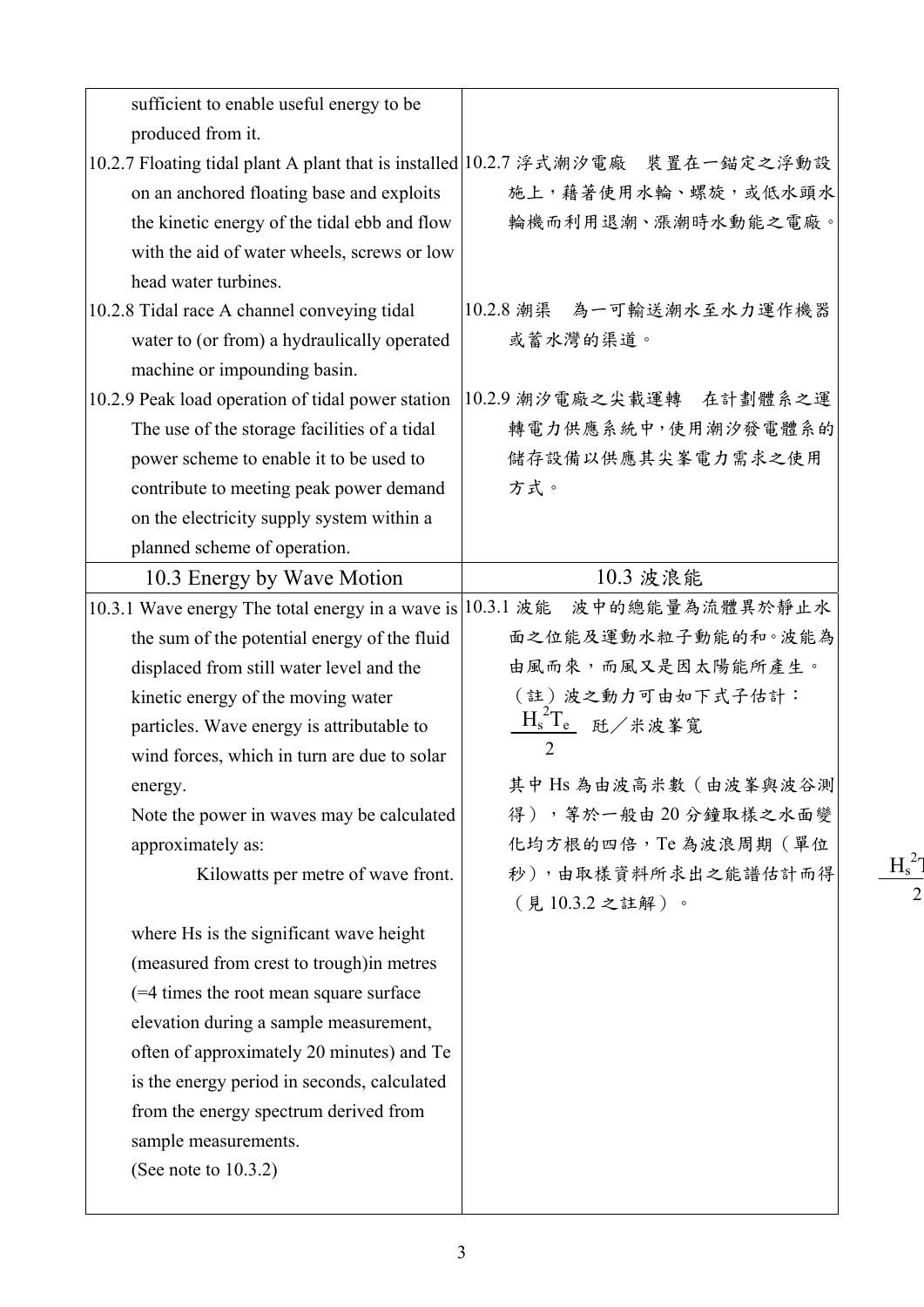| 10.3.2 Wave energy spectrum A description of                                | 10.3.2 波能譜 由一取樣資料(通常為20分鐘)                                     |
|-----------------------------------------------------------------------------|----------------------------------------------------------------|
| the wave climate during a sample                                            | 所得波浪特性之描述。                                                     |
| measurement (often approximately 20                                         | (註)通常以分佈之方式表示,以波頻(f)                                           |
| minutes).                                                                   | 為橫座標;而以一小頻率範圍之能量「E                                             |
| Note Usually presented as a distribution,                                   | (f)   為縱座標。二維或方向波譜需另                                           |
| with wave frequency (f) as the abscissa and                                 | 加波向之因子(θ), 而波譜動量對於波                                            |
| energy-in-a-small-frequency-range $(E(f))$ as                               | 浪之特性之措述非常重要;第n個動量                                              |
| the ordinate.                                                               | (M <sub>n</sub> ) 定義為:                                         |
| A two-dimensional or directional spectrum                                   | $\int_0$<br>f <sup>n</sup> E(f)df                              |
| has an additional dimension for the                                         |                                                                |
| direction of the waves $(\theta)$ . The moments of                          | $H_s$ (見10.13.1) 定義為 4 $\sqrt{M_u}$ , 而                        |
| the spectrum are of particular importance in                                | T為M <sub>-1</sub> /M <sub>0</sub> 。波之功率為 7.82M <sub>-1</sub> 瓩 |
| characterizing the wave climate; the n-th                                   | /米波峯寬。(進一步之應用統計                                                |
| moment $(M_n)$ is defined as:                                               | 數學計算波能的資料見美國能源部                                                |
| $\int_0^\infty f^n E(f) df$                                                 | 1979年第42號能源報告––Wave                                            |
| Hs (see 10.3.1) is defined as $4\sqrt{M_u}$ and Te                          | Eenrgy .                                                       |
| as $M_{-1}/M_0$ . The power in waves is thus 7.82                           |                                                                |
| M-1 kilowatts per metre of wave front.                                      |                                                                |
| (For further information on the application                                 |                                                                |
| of statistical mathematics to wave energy                                   |                                                                |
| calculations see "Wave Energy",                                             |                                                                |
| Department of Energy, Energy Paper No.                                      |                                                                |
| 42,1979)                                                                    |                                                                |
| 10.3.3 Sea (or Wind sea) That part of a wave                                | 10.3.3 風浪 波能譜之一部份,由當地風所造                                       |
| energy spectrum containing waves which                                      | 成的。                                                            |
| were generated by the wind that is working                                  |                                                                |
| on them ( <i>i.e.</i> which were generated recently                         |                                                                |
| in time and locally in space).                                              |                                                                |
| 10.3.4 Swell The part of a wave energy spectrum   10.3.4 湧浪 波能譜的一部份, 非當地風所造 |                                                                |
| containing waves which have escaped the                                     | 成,湧浪通常來自遠處所產生的波源且通                                             |
| influence of the wind which generated                                       | 常存在於波能譜低頻部的一狹窄頻帶中。                                             |
| them. As swell is normally advected from                                    |                                                                |
| more distant generating sources, it normally                                |                                                                |
| falls in a narrow frequency band in the                                     |                                                                |
| lower frequency part of the spectrum.                                       |                                                                |
| 10.3.5 Crest length The distance between                                    | 10.3.5 波峯長度 在垂直於波的傳播方向上測                                       |
| adjacent wave crests, measured                                              | 量到的兩相鄰波峯間的距離。                                                  |
| perpendicular to the direction of                                           |                                                                |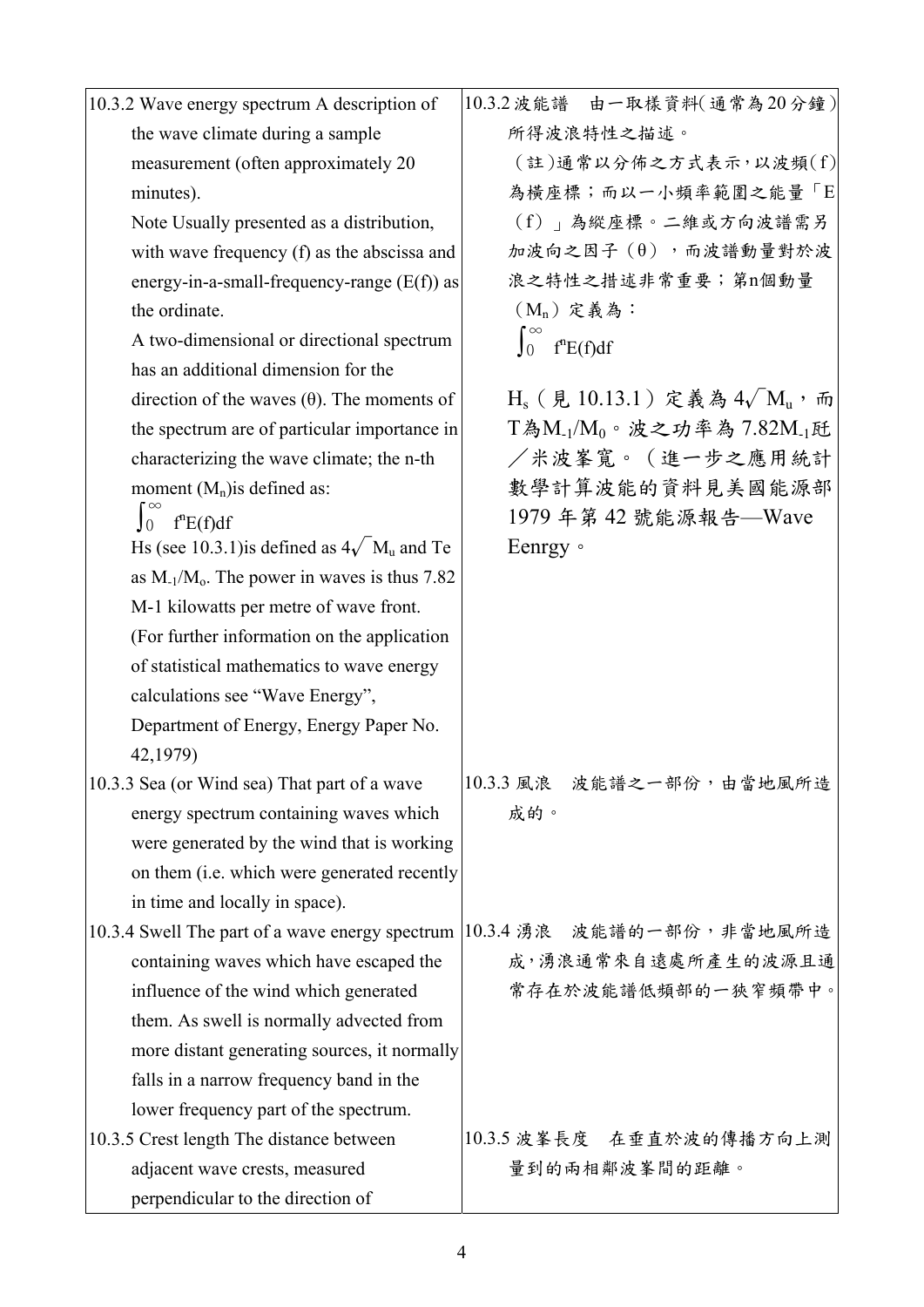| propagation.                                      |                             |
|---------------------------------------------------|-----------------------------|
| 10.3.6 Wave front An imaginary surface            | 為一垂直於波之傳播方向以波<br>10.3.6 波鋒面 |
| perpendicular to the direction of wave            | 的相速度移動的想像面。實際的波浪可考          |
| propagation and moving at the phase               | 慮由許多波鋒面所組成,但其中一些(非          |
| velocity of the wave. Real seas may be            | 全部)可能以相同的方向傳播。              |
| considered as composed of a multitude of          |                             |
| wave fronts, some but not all of which may        |                             |
| be propagating in similar directions.             |                             |
| 10.3.7 Wave energy device A device designed to    | 10.3.7 波能裝置 一種設計來獲得波能以期轉    |
| capture wave energy for conversion to             | 换成有用能的裝置,此種能可能為電能或          |
| useful energy, which may or may not be            | 非電能,且可加以傳送至陸上或不可以傳          |
| electrical energy and may or may not be           | 送至陸上。                       |
| transmitted to shore.                             |                             |
| 10.3.8 Wave-powered generator A wave energy       | 10.3.8 波能發電機 為一種吸收波能裝置,能    |
| extraction device that converts the energy        | 轉換抽取波能為電能。                  |
| extracted into electrical energy.                 |                             |
| 10.3.9 Wave energy air turbine A turbine/electric | 10.3.9 波能氣輪機 一種被設計經由空氣作為    |
| generator that uses as working fluid air          | 媒介用以從波浪之運動或壓力中抽取能           |
| compressed by the pneumatic system                | 源的渦輪機/發電機。                  |
| designed to extract energy from the               |                             |
| movements or pressures of sea waves.              |                             |
| 10.3.10 Low-head wave energy water turbine        | 10.3.10 低水頭波能水輪機 一種被設計來操    |
| Turbines designed to operate on large             | 作大量低位能之水,如潮汐能或波峯與波          |
| volumes of water of low potential energy,         | 谷間之高度差的渦輪機。                 |
| such as tidal energy or the height difference     |                             |
| between a wave crest and trough.                  |                             |
| 10.3.11 Point absorber A wave energy device       | 10.3.11 點吸收器 為一種波能裝置,可吸收各   |
| which can absorb energy from all directions       | 方向的能,且各方向之效率約相等,而此          |
| simultaneously with approximately equal           | 種吸收器之大小較平均波長為小。             |
| efficiency and which is small in                  | (註)雖然線性波浪理論能推知點吸收器          |
| comparison with the mean wave length.             | 可從較其本身寬數倍的波鋒面上抽取能           |
| Note Although linear theory would predict         | 量,但目前尚無可能發展一套實用的系           |
| that a point absorber extracts energy from a      | 統。此乃因線性理論僅適用於很小振幅之          |
| wave front many times its own width, it has       | 波浪,而此小振幅波浪,對波能轉換而言          |
| not yet been possible to develop a practical      | 並不動要。                       |
| system that does so. This is because              |                             |
| non-linear behaviour invalidates the theory       |                             |
| for all but very small wave amplitudes,           |                             |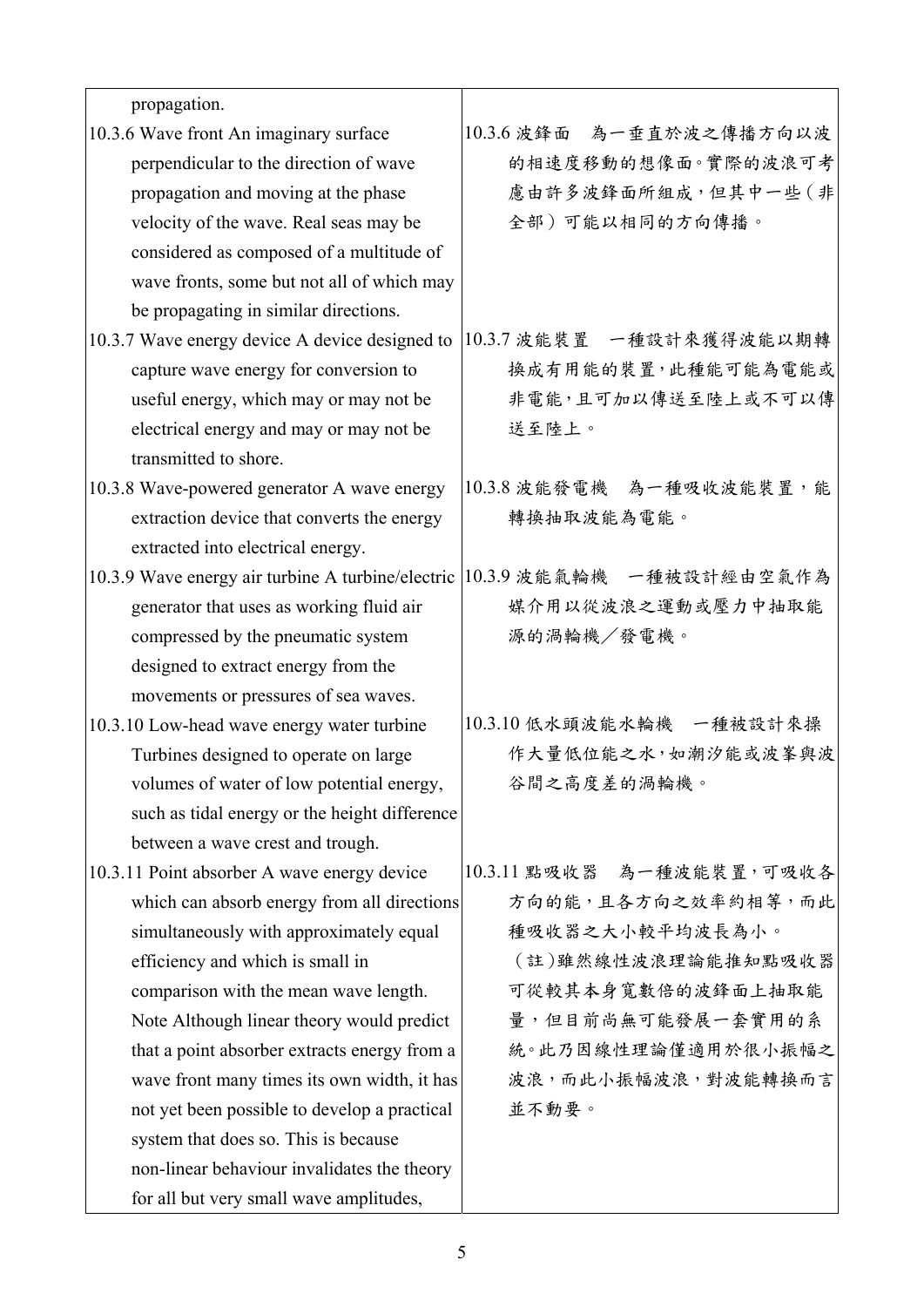| which are not of interest in wave energy                               |                            |
|------------------------------------------------------------------------|----------------------------|
| conversion.                                                            |                            |
| 10.3.12 Duck A wave energy device consisting                           | 10.3.12 海鴨子 為一波能裝置,在一長形的圓  |
| of a long cylindrical spine on which a series                          | 柱形龍骨上,裝置有一系列的海鴨子,動         |
| of individual oscillating vanes (or ducks)                             | 力由龍骨上的海鴨子之相對運動而產生。         |
| are located; power is generated by the                                 |                            |
| relative motion of the ducks oscillating                               |                            |
| about the spine.                                                       |                            |
| 10.3.13 Raft A wave energy device consisting of                        | 10.3.13 筏 為一波能裝置,由一連串鉸鏈相連  |
| a series of relatively shallow pontoons                                | 的淺浮筒構成,動力係由相對的角運動產         |
| connected by hinges; power is generated by                             | 生。                         |
| the relative angutm motion.                                            |                            |
| 10.3.14 Oscillating water column Any wave                              | 10.3.14 振盪水柱 為一波能裝置,基本上由無  |
| energy device consisting essentially of a                              | 底而上部有小孔的盆狀物組成。波使得盆         |
| box with no bottom and an orifice in the                               | 中的水柱產生振盪,誘使振盪空氣流經小         |
| top; waves cause the water column in the                               | 孔而推動氣輪機。                   |
| box to oscillate, inducing an oscillating air                          |                            |
| flow through the orifice and thus driving an                           |                            |
| air turbine.                                                           |                            |
| 10.3.15 Wave energy rectifier A seabed-mounted 10.3.15 波能整流器 為一種錨錠式波能裝 |                            |
| wave energy device incorporating upper                                 | 置,由一上、下水位貯槽構成。具有一單         |
| and lower level reservoirs, with one-way                               | 向閥門,以便波峯時流入上水位貯槽,而         |
| flap valves arranged to allow water to flow                            | 波谷時水由下水位貯槽流出兩槽間之流          |
| into the upper reservoir from wave crests                              | 動可使低水頭渦輪機運作。               |
| and out of the lower reservoir into wave                               |                            |
| troughs; the flow between the reservoirs                               |                            |
| operates a low-head turbine.                                           |                            |
| 10.3.16 Flexible bag A wave energy device                              | 10.3.16 可撓袋 為一種波能裝置, 由充滿空氣 |
| consisting of air filled, flexible bags                                | 的伸缩袋組成。伸缩袋連於正對波浪的潛         |
| attached to the top of a submerged hull                                | 式船體之上端,此船體包含由氣輪機相連         |
| lying head on to the sea, which contains                               | 之低、高壓導管,當波峯掃過袋面時空氣         |
| high and low-pressure duct; in wave                                    | 被排入高壓導管推動氣輪機;當波谷通過         |
| troughs the bags refill with air from the                              | 袋下方時空氣經由低壓導管充入袋中。          |
| low-pressure duct.                                                     |                            |
| 10.3.17 Wave loading The forces exerted by                             | 10.3.17 波力負載 波浪施於潛式或半潛式之   |
| wave on submerged and semi-submerged                                   | 結構物上之力,以作為結構抗波力之設計         |
| structures calculated to form a basis for the                          | 基礎。                        |
| design of structures to withstand wave                                 |                            |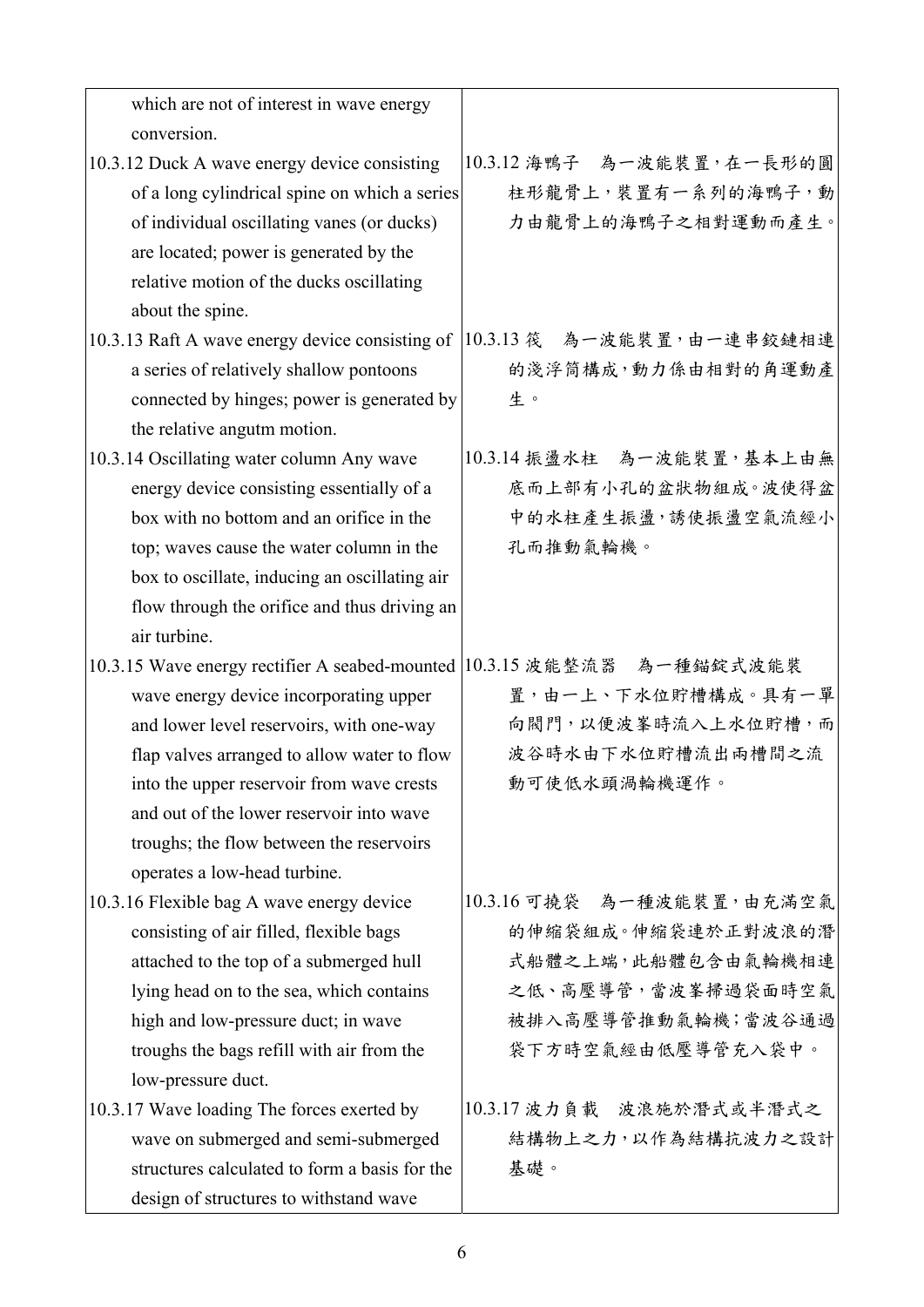| forces.                                            |                                                                                                         |
|----------------------------------------------------|---------------------------------------------------------------------------------------------------------|
| 10.3.18 Sturctural response The sensitivity of the | 10.3.18 結構反應 波能抽取裝置結構對波浪                                                                                |
| structure of a wave energy extraction              | 之運動或壓力的反應靈敏度,從而自波浪                                                                                      |
| device in responding to, and hence in              | 吸取能量。                                                                                                   |
| extracting energy from, the movements or           |                                                                                                         |
| pressures of sea waves.                            |                                                                                                         |
| 10.3.19 Tidal compensation The measures            | 10.3.19 潮汐補償 因潮汐在波能抽取裝置之                                                                                |
| requiring to be taken to compensate for the        | 上引起水位改變的效應,所需採取之補償                                                                                      |
| effect of the changes in sea level due to          | 方法,特別是在收縮坡道系統及系統依靠                                                                                      |
| tides upon wave energy extraction devices,         | 在海床上連成其動力抽取設備之一部份                                                                                       |
| particularly in the case of converging             | 時。                                                                                                      |
| channel ramp schemes and in schemes                |                                                                                                         |
| relying on a sea-bed connection as part of         |                                                                                                         |
| their power extraction mechanism.                  |                                                                                                         |
| 10.3.20 Wave focusing A means of increasing        | 10.3.20 波聚集 在一特别區域內藉著利用某                                                                                |
| the power of waves in a particular area by         | 種方法 (如潛式平板)將由較廣鋒面之波                                                                                     |
| using some means (such as submerged                | 能以折射方法集中於某區域以增加該區                                                                                       |
| plates) to concentrate the wave energy from        | 域之波能的方法。                                                                                                |
| a wider wave from into that area by                |                                                                                                         |
|                                                    |                                                                                                         |
| refraction.                                        |                                                                                                         |
| 10.4 Energy by Ocean Currents                      | 10.4 洋流能                                                                                                |
| 10.4.1 Underwater ocean current plants:            | 10.4.1 水下洋流電廠 水中工廠結合輪子、推                                                                                |
| underwater mills Plants incorporating              |                                                                                                         |
| wheels, propellers or "parachutes",                | 之能量並將其轉換成有用能源的電廠                                                                                        |
| designed to harness the energy available in        |                                                                                                         |
| underwater ocean currents and convert it           |                                                                                                         |
| into useful energy.                                |                                                                                                         |
| 10.5 Energy by Thermal Gradients                   | 10.5 熱梯度能                                                                                               |
| 10.5.1 Ocean thermal gradients The temperature     | 10.5.1 海洋熱梯度 深部海水與表面海水之溫                                                                                |
| differences between deep ocean water and           | 度差,一般約在14~25℃之間。                                                                                        |
| surface water. These may range from 14 to          |                                                                                                         |
| $25^{\circ}$ C.                                    |                                                                                                         |
| 10.5.2 Ocean thermal energy conversion (OTEC)      |                                                                                                         |
| The exploitation of the temperature                |                                                                                                         |
| difference that exists between the surface         | 温差構成一熱系統可用來蒸發及冷凝某                                                                                       |
| and the depth of oceans to produce useful          |                                                                                                         |
| energy. Such a temperature difference              | 進器、降落傘狀物,設計來獲取水中洋流<br>10.5.2 海洋熱能轉換 (OTEC) 利用深部海水<br>與表面海水之溫度差以產生有用之能。此<br>種工作流體,如氨或丙烷,以推動渦輪機<br>或其他熱機。 |